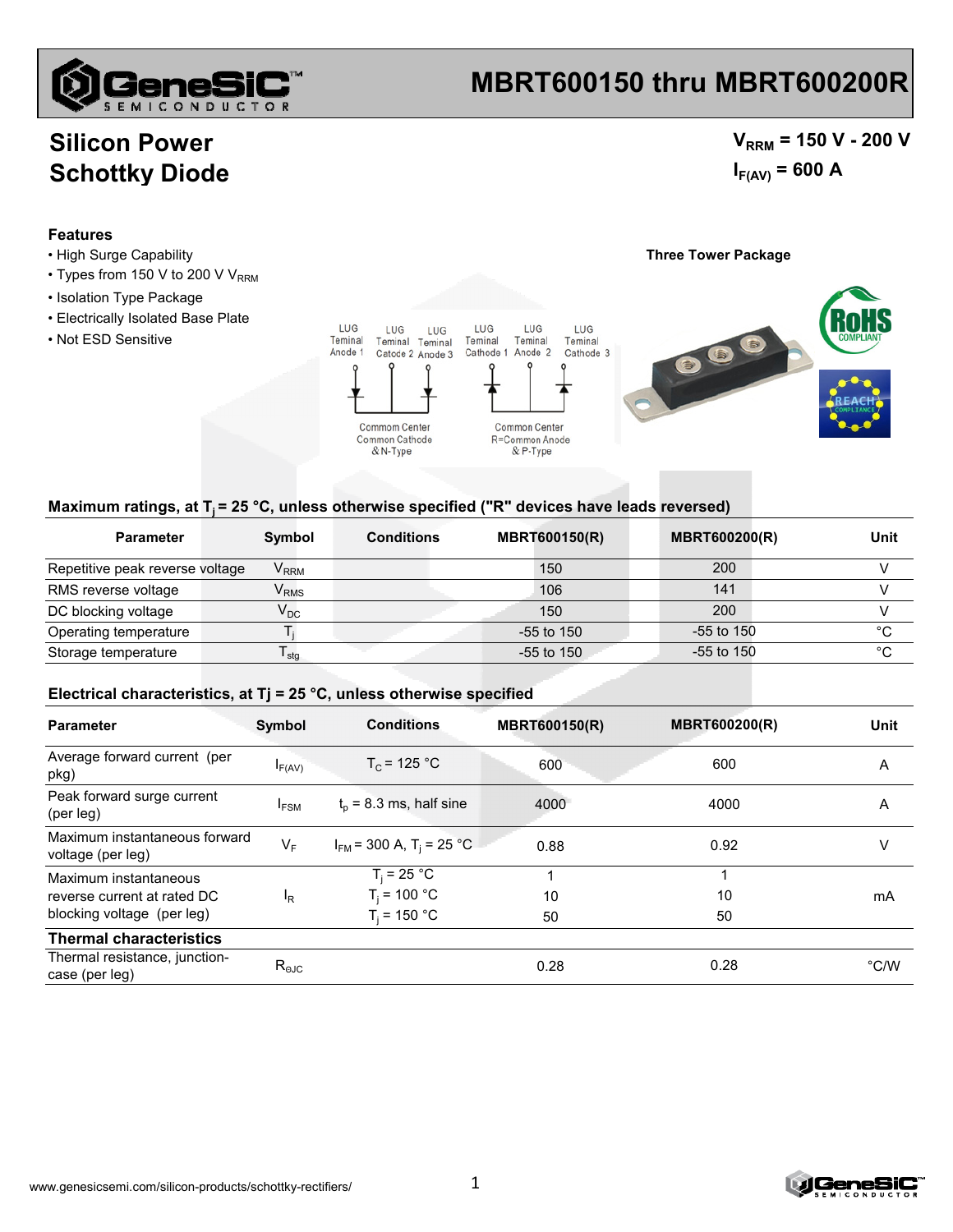

# MBRT600150 thru MBRT600200R